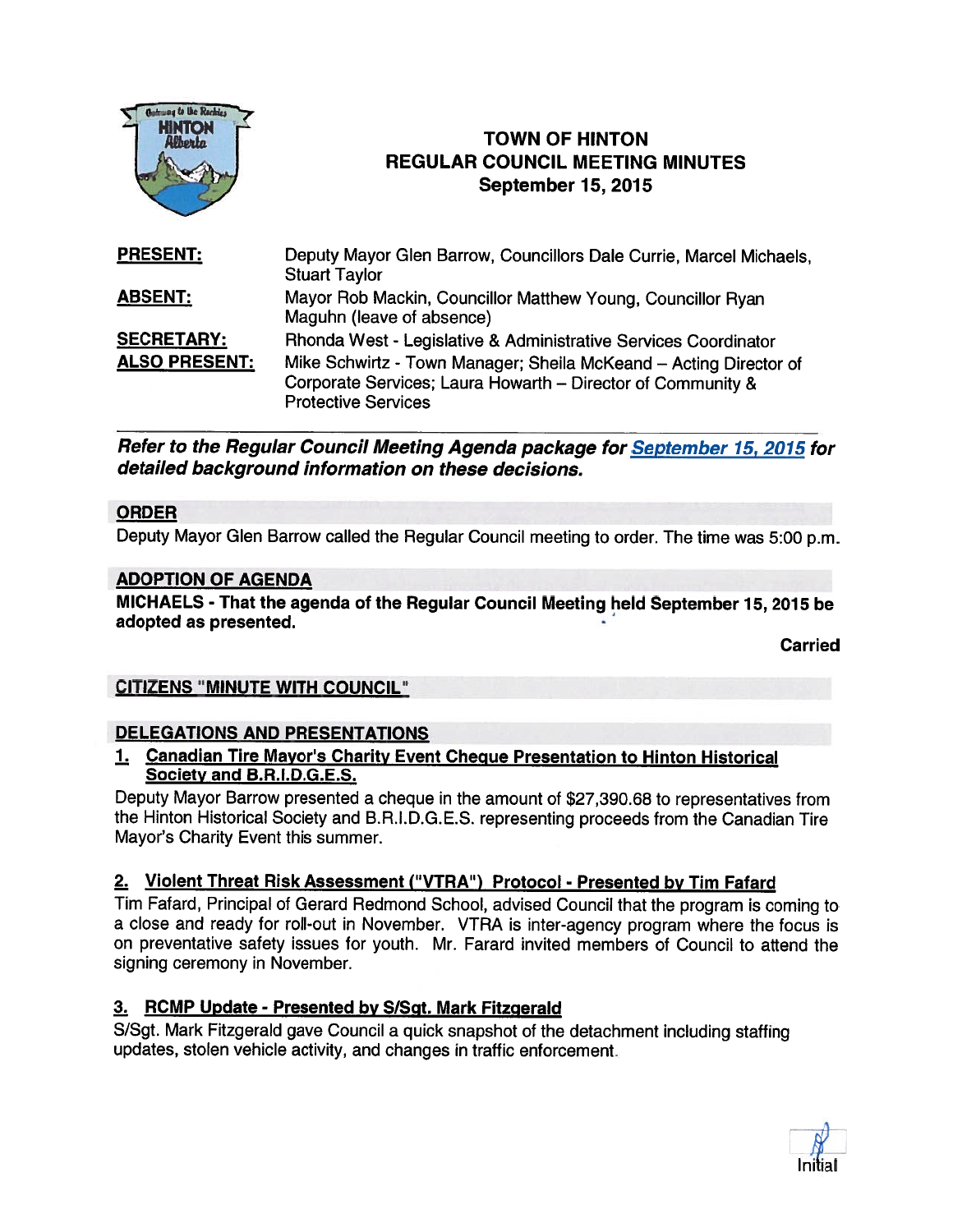## COUNCIL MINUTES FOR ADOPTION

- 1. Regular Meeting of Council Minutes September 1, <sup>2015</sup>
- 2. Standing Committee of Council Minutes September 8, <sup>2015</sup>

## TAYLOR -That the Minutes listed above be approved as presented.

ACTION ITEMS 1. Automated Traffic Enforcement Program and Proceeds TAYLOR — That Council direct Administration to investigate <sup>2</sup> or 3 options for changing the driving behaviours at the Brookhart corner location. Carried CURRIE - That Council accep<sup>t</sup> the repor<sup>t</sup> for information. Carried 2. Bylaw #1099 (Repealing Bylaw #1042 Establishing a Hinton Policing Committee) MICHAELS - That Council give Bylaw #1099 first reading. Carried CURRIE - That Council give Bylaw #1 099 second reading. Carried BARROW - That Council <sup>g</sup>ive unanimous consent for third reading. Carried CURRIE - That Council give Bylaw #1099 third and final reading. Carried 3. Appointment of External Auditor BARROW - That Council authorize Administration to enter into <sup>a</sup> three year contract with KPMG (Edmonton) to provide external auditing services for the fiscal years January 1, <sup>2015</sup> to December 31, <sup>2017</sup> with the option of extension for <sup>a</sup> subsequent two (2) fiscal years. Carried 4. Standing Committee Recommendation re Jointly Hosting the <sup>2018</sup> Alberta Winter Games MICHAELS - That Council direct Administration to prepare and submit <sup>a</sup> collaborative letter of interest with regional municipal partners interested in hosting the <sup>2078</sup> Alberta Winter Games.

Carried

Carried

## INFORMATION ITEMS

- 1. Council Information Package #1 previously circulated September 2, <sup>2015</sup>
- 2. Council Information Package #2 previously circulated September 9, <sup>2015</sup>

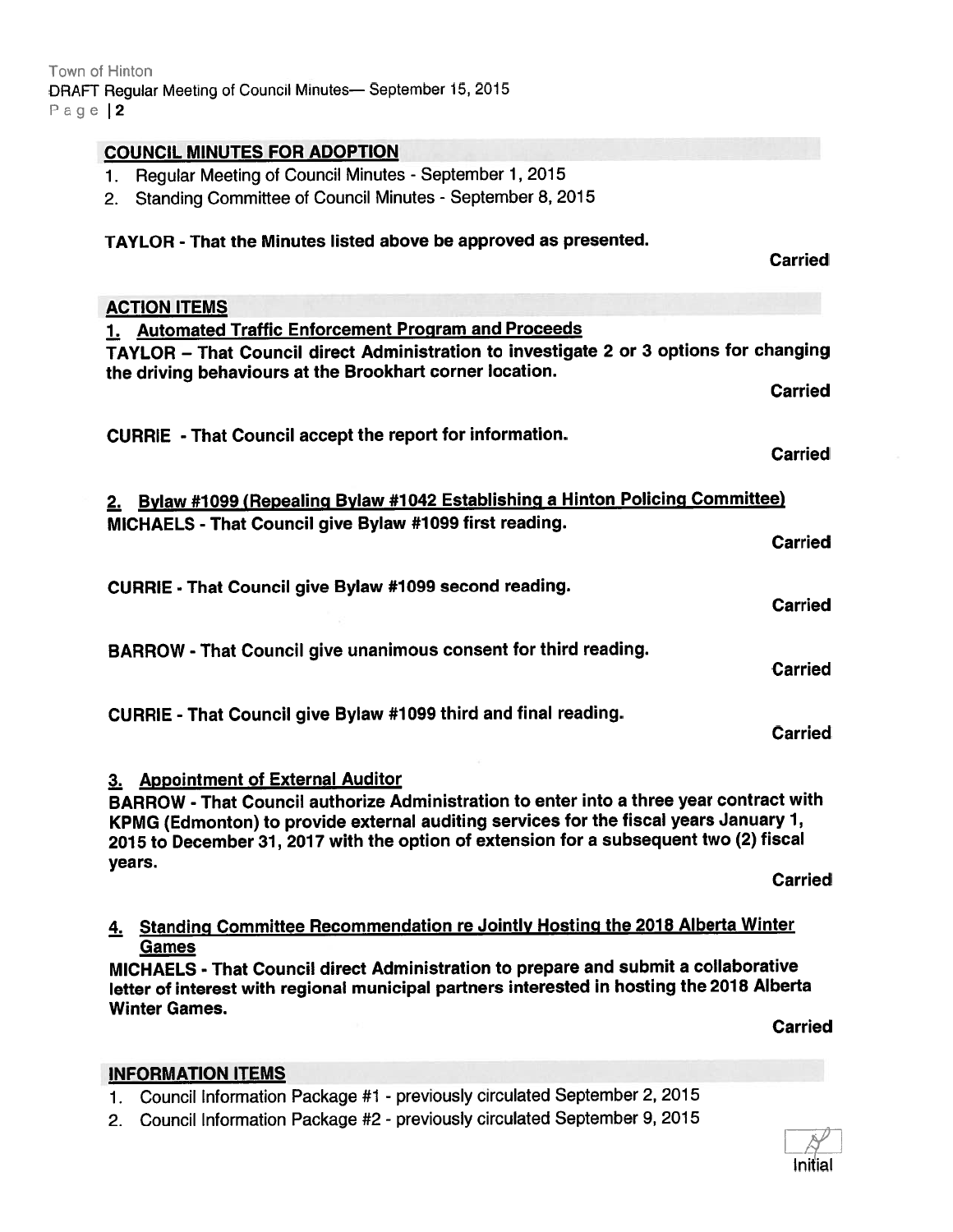#### TAYLOR -That Council Information Packages #1 and # <sup>2</sup> be accepted for information. Carried

## REPORTS FROM MAYOR, COUNCIL. TOWN MANAGER

## 1. Council Reporting (Training/Conferences/CEAC, Listening Teams, All Other Committees)

Councillors reported on the various committees, meetings and activities they attended since the last Regular Council meeting and what they <sup>p</sup>lan on attending in the coming weeks.

Councillor Taylor spoke to Council with respec<sup>t</sup> to recent Town Manager advice provided to Council on administrative inquiries. He sought council member insight and wisdom regarding practical implications on the process and suggested that Council discuss the matter at <sup>a</sup> future council meeting. Town Manager, Mike Schwirtz, clarified that the email communication to Council was <sup>a</sup> reminder on established protocols with respec<sup>t</sup> to administrative inquiries.

TAYLOR — That council discuss within <sup>a</sup> month the topic of requests for information with respec<sup>t</sup> to Sections 27 and 28 (Council Procedure Bylaw #7 060) and Section 153 of the MGA at <sup>a</sup> Standing Committee meeting.

| <b>Town Manager Report</b><br>2.<br>Town Manager Mike Schwirtz provided an update on administrative matters. |                |
|--------------------------------------------------------------------------------------------------------------|----------------|
| <b>MOVE IN CAMERA</b>                                                                                        |                |
| <b>CURRIE - That the Regular Council meeting move in camera.</b>                                             |                |
|                                                                                                              | Carried        |
| The time was 7:18 p.m.                                                                                       |                |
| MICHAELS - That Regular Council meeting revert to regular session.                                           |                |
| The time was 8:05 p.m.                                                                                       | <b>Carried</b> |

#### ADJOURNMENT

BARROW - That the Regular Meeting of Council adjourn.

The time was 8:06 p.m.

Deputy Mayor

**Town Manager** 



Carried

Carried